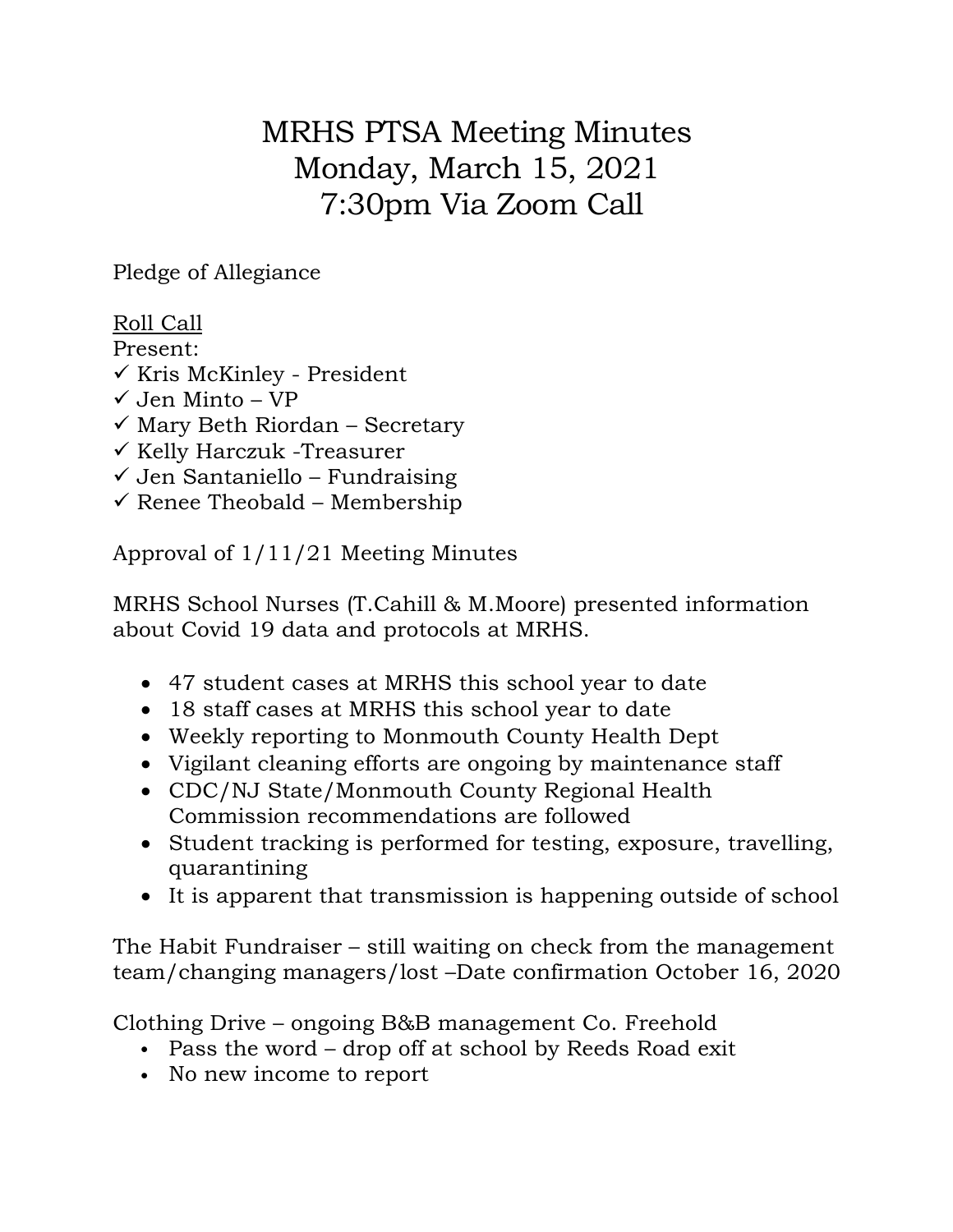Masks/Gators remain available. Baseball team is going to purchase a supply for team. If anyone knows of a group that would like to purchase some at a deeply discounted rate, please advise!

Grants - Spring Grant applications are being accepted and can be submitted to Chair Christine Trumble

- \$1000 is available for Spring
- Teachers/staff must be PTSA members to be considered

Dine & Donate Fundraisers –

Volunteers wanted to help coordinate these events. Targeting: March - Ruffino's/Eatontown, April - Tacoholics/Red Bank, May – Woody's/Tinton Falls

School Store – worked w/Mike Costagliola @ Destination Athlete

• Planning to open for a spring sale; dates TBD.

NJ Cookie Lady fundraiser

- Reviewing details/margins to determine viability
- Considering MRHS Graduation Assortment

MRHS PTSA/SENIOR CLASS Supporter Lawn Sign Fundraiser Cost: \$20.21 – ORDER NOW!! CLICK ON LINK FROM PTSA WEBSITE OR FACEBOOK

MRHS BBQ– Tentative Date in May

- Doreen Sabol gift basket chair
- Need volunteers to acquire prize baskets

Miscellaneous

- \$5000 Class of 2020 donation– Beth Marvin working with Andy Teeple
- Looking for leadership next year –President, Secretary, Membership positions will be open, so the future of the PTSA will depend on volunteers willing to continue it. Eatontown PTA president will forward and discuss these needs with Eatontown PTA parents. MRHS PTSA will reach out to 8th